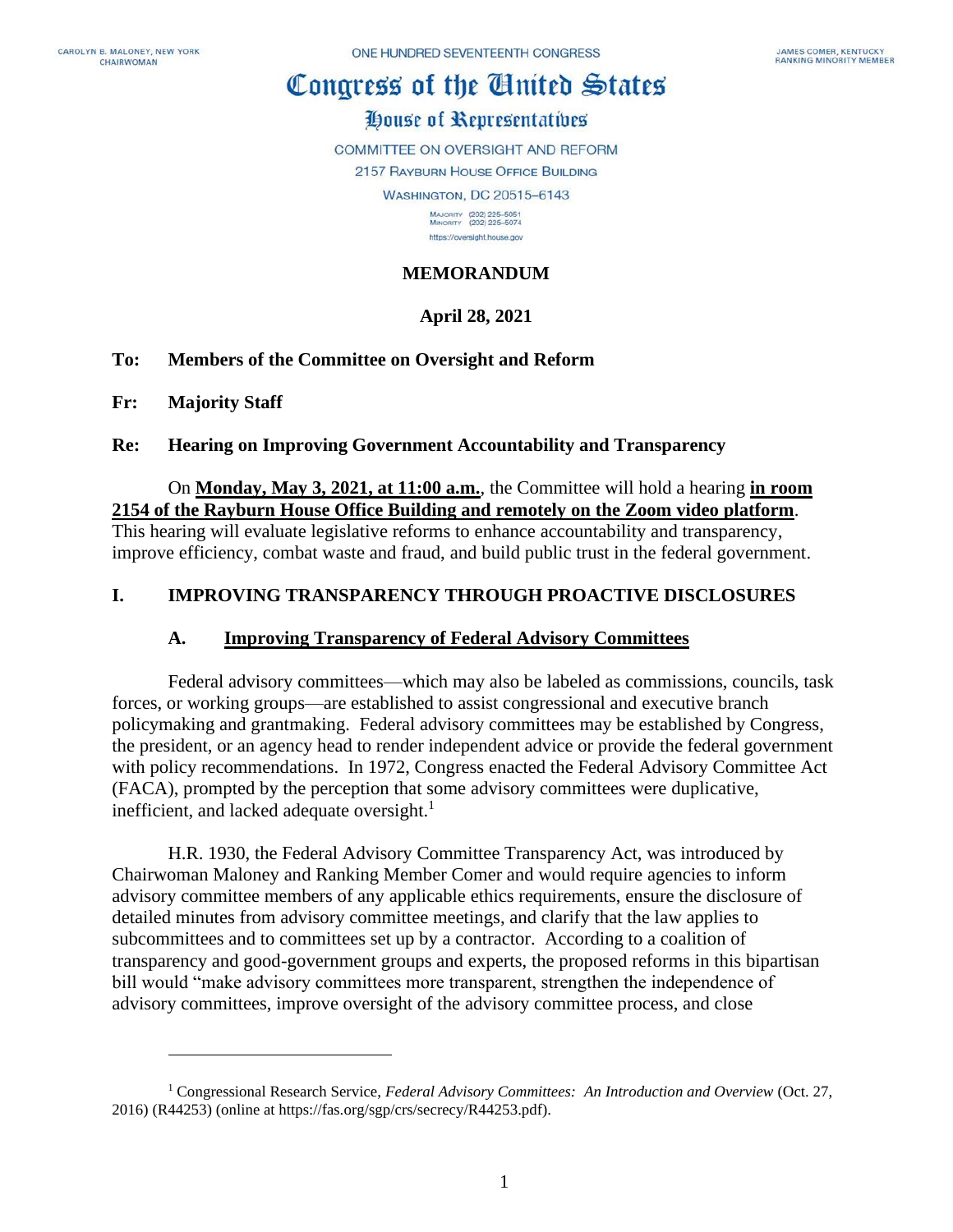implementation loopholes."<sup>2</sup> The Federal Advisory Committee Transparency Act passed the House in 2019 by voice vote, and substantially similar bills passed the House in the 115th and 114th Congresses.

#### **B. Providing Timely and Transparent Information on Senior Leaders**

Currently, a comprehensive list of positions appointed by the president is made available only once every four years in a publication referred to as the "Plum Book."<sup>3</sup> The Plum Book only provides a snapshot in time and does not reflect changes that occur in between publications.

H.R. 2043, the Periodically Listing Updates to Management Act (PLUM Act), introduced by Chairwoman Maloney, Rep. Connolly, and Rep. Sarbanes, would modernize the Plum Book and provide timely and transparent information about who is serving in senior leadership positions in the executive branch. Specifically, it would require the Office of Personnel Management (OPM) to develop and maintain a publicly accessible website with data on senior leaders in government that meets modern data standards, require all federal agencies to share data on senior officials with OPM, and require OPM to coordinate with the White House every six months to confirm that information is complete, accurate, reliable, and up to date.

The PLUM Act would implement recommendations made by the Government Accountability Office (GAO) and the Administrative Conference of the United States.<sup>4</sup> A bipartisan group of 24 organizations and experts have expressed their support for the PLUM  $Act.<sup>5</sup>$ 

The modernized Plum Book would enhance visibility into who is serving in the executive branch, identify offices with vacancies, and increase visibility for potential job opportunities to encourage a more diverse pool of candidates to consider federal service.

<sup>2</sup> Letter from 24 Organizations and Experts to Chairwoman Carolyn B. Maloney and Ranking Member James Comer, Committee on Oversight and Reform (Mar. 16, 2021) (online at https://oversight.house.gov/sites/democrats.oversight.house.gov/files/Letter%20Plum%20Book%20Transparency%2 02021-03-16\_coalition%20letter.pdf).

<sup>3</sup> Government Publishing Office, *United States Government Policy and Supporting Positions 2020 (Plum Book)* (online at www.govinfo.gov/content/pkg/GPO-PLUMBOOK-2020/pdf/GPO-PLUMBOOK-2020.pdf) (accessed Apr. 21, 2021).

<sup>4</sup> Government Accountability Office, *Federal Ethics Programs: Government-Wide Political Appointee Data and Some Ethics Oversight Procedures at Interior and SBA Could Be Improved* (Mar. 14, 2021) (GAO-19- 249) (online at www.gao.gov/assets/gao-19-249.pdf); Administrative Conference of the United States, *Report to the Administrative Conference of the United States: Listing Agency Officials* (Nov. 13, 2019) (online at www.acus.gov/sites/default/files/documents/final-report-listing-agency-officials-nov132019.pdf).

<sup>5</sup> Letter from 24 Organizations and Experts to Chairwoman Carolyn B. Maloney and Ranking Member James Comer, Committee on Oversight and Reform (Mar. 16, 2021) (online at https://oversight.house.gov/sites/democrats.oversight.house.gov/files/Letter%20Plum%20Book%20Transparency%2 02021-03-16\_coalition%20letter.pdf).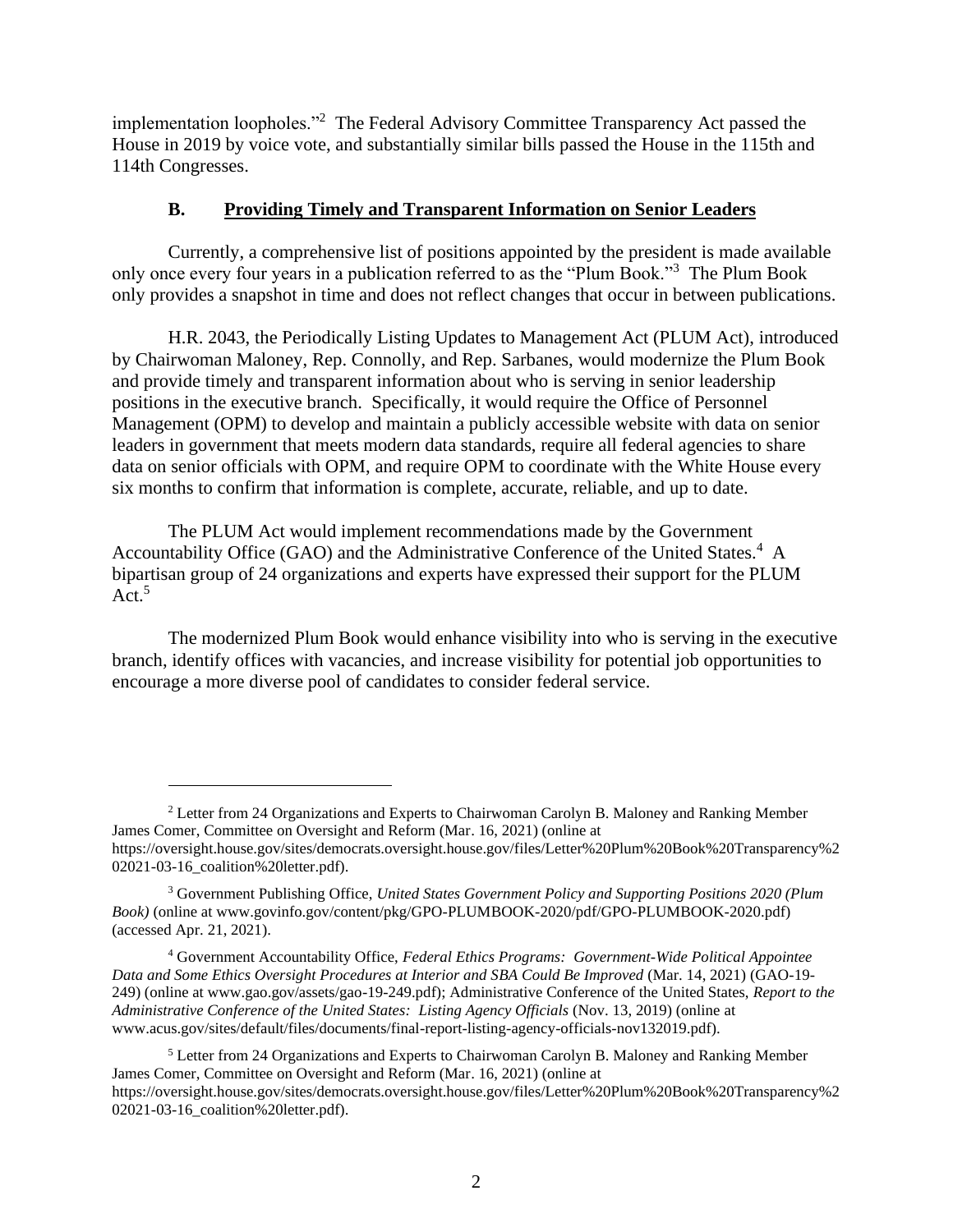#### **C. Strengthening Transparency and Accountability of Acting Officials**

Agencies need permanent and steady leadership to help meet their missions. Excessive use of acting or non-confirmed leadership circumvents the constitutional requirement that these officials receive Senate confirmation and leaves acting officials less accountable to both Congress and the American people. In addition, the temporary nature of acting officials can limit long-term planning and erode employee morale.<sup>6</sup> To serve as an acting officer for a position requiring Senate confirmation, a government officer or employee must be authorized to perform the duties of a vacant office by the Federal Vacancies Reform Act of 1998 (FVRA).<sup>7</sup>

The Accountability for Acting Officials Act, introduced in the 116th Congress by Rep. Porter as H.R. 6689, would reform the FVRA by limiting who can serve as an acting official and increase reporting transparency and reporting by acting officials. Specifically, the bill would limit acting agency heads to serving a maximum of 120 days from the date of the vacancy, require acting officials to testify before Congress at least once every 60 days, and close other loopholes that allow the president to appoint acting officials without experience in the agencies they lead.

#### **D. Ensuring Federal Employees Can Use FOIA and Privacy Act**

The Freedom of Information Act (FOIA) is an important tool for the public to obtain information about the actions of government. The Privacy Act regulates how federal agencies may use the personal information that individuals supply when obtaining government services or fulfilling obligations. H.R. 2042, the Federal Employee Access to Information Act, would protect employees from retaliation for filing FOIA or Privacy Act requests. Federal employees should have the same right as any member of the public to request and obtain government information.

#### **E. Enhancing the Transparency and Preservation of Presidential Records**

Reforms to the Presidential Records Act (PRA) would strengthen the current law and improve transparency by requiring the president and the president's senior advisors to document decisions. H.R. 1929, the Presidential Records Preservation Act, introduced by Chairwoman Maloney, would update the PRA to require the president, vice president, and other senior White House officials to "make and preserve records" that document the official activities of the president. This would align the PRA with language already in the Federal Records Act.

The Presidential Records Preservation Act would also require the president to establish records management controls to ensure that electronic messages are preserved in a manner that would allow them to be readily searched and retrieved.

<sup>6</sup> Partnership for Public Service, *The Replacements: Why and How "Acting" Officials Are Making the Senate Confirmation Process Obsolete* (Sept. 2020) (online at https://ourpublicservice.org/wpcontent/uploads/2020/09/The-Replacements-1.pdf).

<sup>7</sup> 5 U.S.C. §§ 3345–3349c.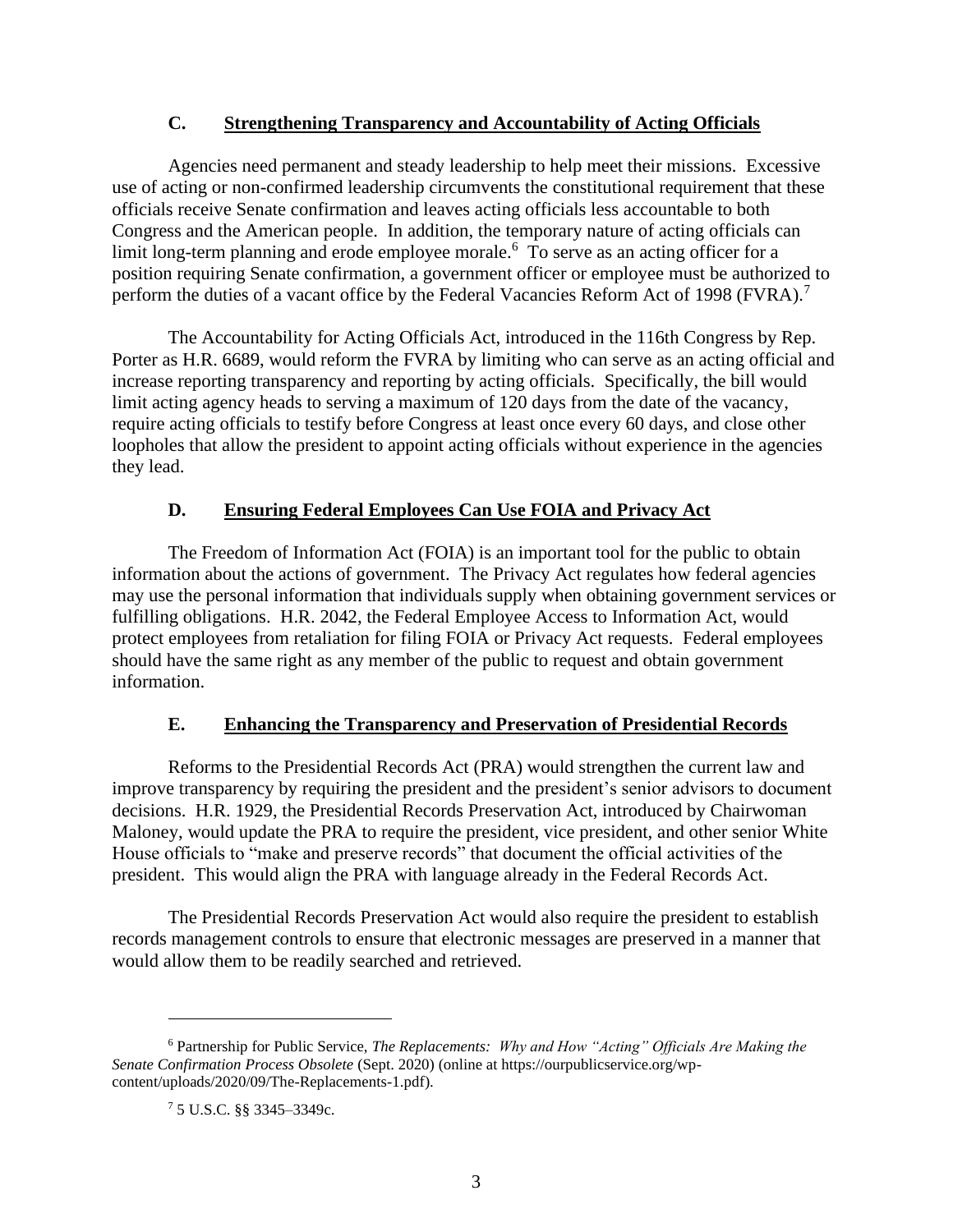#### **F. Improving Access to Congressionally Mandated Reports**

On April 13, 2021, Rep. Quigley and Ranking Member Comer reintroduced the Access to Congressionally Mandated Reports Act (ACMRA). In the 116th Congress, the bill passed the U.S. House of Representatives unanimously.

ACMRA would enhance government transparency by creating a single website where the public can access reports that agencies submit to Congress. The legislation would require the Government Publishing Office to establish and maintain this website to allow the public to search, sort, and download all congressionally mandated reports for free. The bill would not require information exempt from public disclosure under FOIA to be disclosed.

## **II. ENSURING INSPECTORS GENERAL HAVE SUFFICIENT INDEPENDENCE, ACCESS, AND AUTHORITY**

Since they were established in 1978, Offices of the Inspector General (OIGs) have provided oversight of the executive branch. Inspectors General (IGs) play a critical role in independently and objectively working to help recover overpayments by government agencies, identify risks and program improvement areas, and root out fraud, waste, abuse, and gross mismanagement.<sup>8</sup>

## **A. Protecting IGs from Retaliation**

In 2020, President Trump removed or replaced multiple IGs and acting IGs in what appeared to be retaliation for investigating misconduct of his own Administration.<sup>9</sup> In June 2020, GAO issued a report addressing the impact of political retaliation on IGs. GAO concluded that "ensuring the independence of IGs is critical to OIGs' credibility and effectiveness."<sup>10</sup>

On April 19, 2021, Chairwoman Maloney, along with Majority Leader Steny Hoyer and Reps. Gerald Connolly, Stephen Lynch, Jimmy Gomez, Katie Porter, and Ted Lieu, introduced H.R. 2662, the IG Independence and Empowerment Act. One proposal in this package, introduced in the 116th Congress as H.R. 6984, the Inspector General Independence Act, would allow an Inspector General to be removed only for the following causes: permanent incapacity, neglect of duty, malfeasance, conviction of a felony or conduct involving moral turpitude, knowing violation of a law or regulation, gross mismanagement, gross waste of funds, abuse of authority, or inefficiency. The Act would require documentation of the cause for removal to be reported directly to Congress.

<sup>8</sup> P.L. 95-452 (1978), as amended.

<sup>9</sup> See, e.g., *Trump Takes Aim at a Watergate Reform: The Independent Inspector General*, New York Times (May 22, 2020) (online at www.nytimes.com/2020/05/22/us/politics/trump-inspectors-general.html).

<sup>10</sup> Government Accountability Office, *Inspectors General: Independence Principles and Considerations for Reform* (June 8, 2020) (GAO-20-639R) (online at www.gao.gov/assets/gao-20-639r.pdf).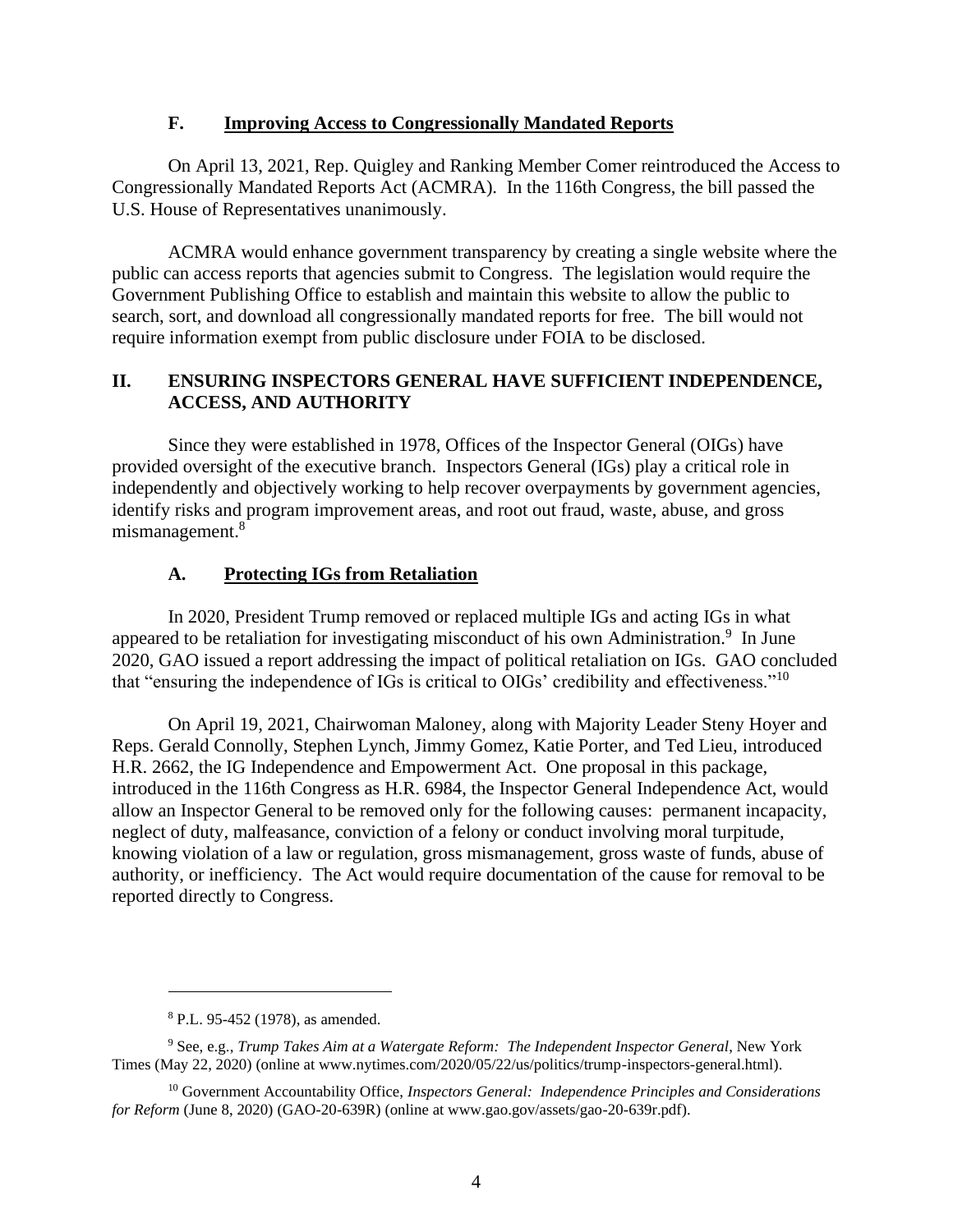The Congressional Research Service evaluated congressional authority to limit the removal of IGs and concluded that for cause removal restrictions "appear to be a constitutionally permissible means of encouraging independence for most IGs."<sup>11</sup> The Inspector General Independence Act passed the House on May 15, 2020, as part of H.R. 6800, The Heroes Act.

Another proposal included in H.R. 2662 would provide that if an IG is removed, Congress and the Council of the Inspectors General on Integrity and Efficiency (CIGIE) must be notified of any ongoing investigations when the IG is placed on non-duty status. This would help prevent an administration from concealing sensitive investigations by removing an IG.

#### **B. Ensuring Acting Inspectors General Are Independent and Experienced**

Currently, 15 OIGs are without a permanent IG and in some cases have been for many years.<sup>12</sup> These offices are led by Acting IGs. IGs are required to provide oversight that is both independent and objective, and it is critical that the individuals serving as Acting IGs are experienced and competent. The Accountability for Acting Officials Act, introduced in the 116th Congress as H.R. 6689, includes a provision to require that an Acting IG be selected from either an existing IG for another agency or from the senior staff in an OIG. The proposal is included in H.R. 2662 and passed the House as part of the Fiscal Year 2021 National Defense Authorization Act. CIGIE recommended this reform.<sup>13</sup>

#### **C. Enhancing Authority for Inspectors General**

Since 2009, Congress, on a bipartisan basis, has attempted to provide the IG community with the authority to subpoena testimony from non-federal employees.<sup>14</sup> In 2014, then Committee Chairman Darrell Issa stated, "This reform sends a message of congressional support for full and timely compliance with the important work of Inspectors General."<sup>15</sup> Without this so-called testimonial subpoena authority, IGs are hampered from completing cases and holding individuals accountable for wrongdoing. H.R. 2089, the IG Subpoena Authority Act, introduced by Rep. Gomez, would grant IGs testimonial subpoena authority so that they can compel testimony from contractors and former government employees.

<sup>&</sup>lt;sup>11</sup> Congressional Research Service, *Congress's Authority to Limit the Removal of Inspectors General (Apr.* 16, 2021) (R46762) (online at https://crsreports.congress.gov/product/pdf/R/R46762).

<sup>12</sup> Council of the Inspectors General on Integrity and Efficiency, *Inspector General Vacancies* (online at www.oversight.gov/ig-vacancies) (accessed Apr. 26, 2021).

<sup>&</sup>lt;sup>13</sup> Subcommittee on Government Operations, Testimony of Inspector General Kathy A. Buller, Legislation Committee Chair, Council of the Inspectors General on Integrity and Efficiency, *Hearing on Restoring Independence: Rebuilding the Federal Offices of Inspectors General* (Apr. 20, 2021) (online at https://oversight.house.gov/sites/democrats.oversight.house.gov/files/Buller%20Testimony.pdf).

<sup>14</sup> H.R. 4917, 115th Cong. (2018); H.R. 2395, 114th Cong. (2015); H.R. 5492, 113th Cong. (2014); H.R. 5815, 111th Cong. (2009).

<sup>15</sup> Committee on Oversight and Government Reform, *Press Release: Oversight Committee Approves Bipartisan Inspector General Empowerment Legislation* (Sept. 17, 2014) (online at https://republicansoversight.house.gov/release/oversight-committee-approves-bipartisan-inspector-general-empowerment-legislation/).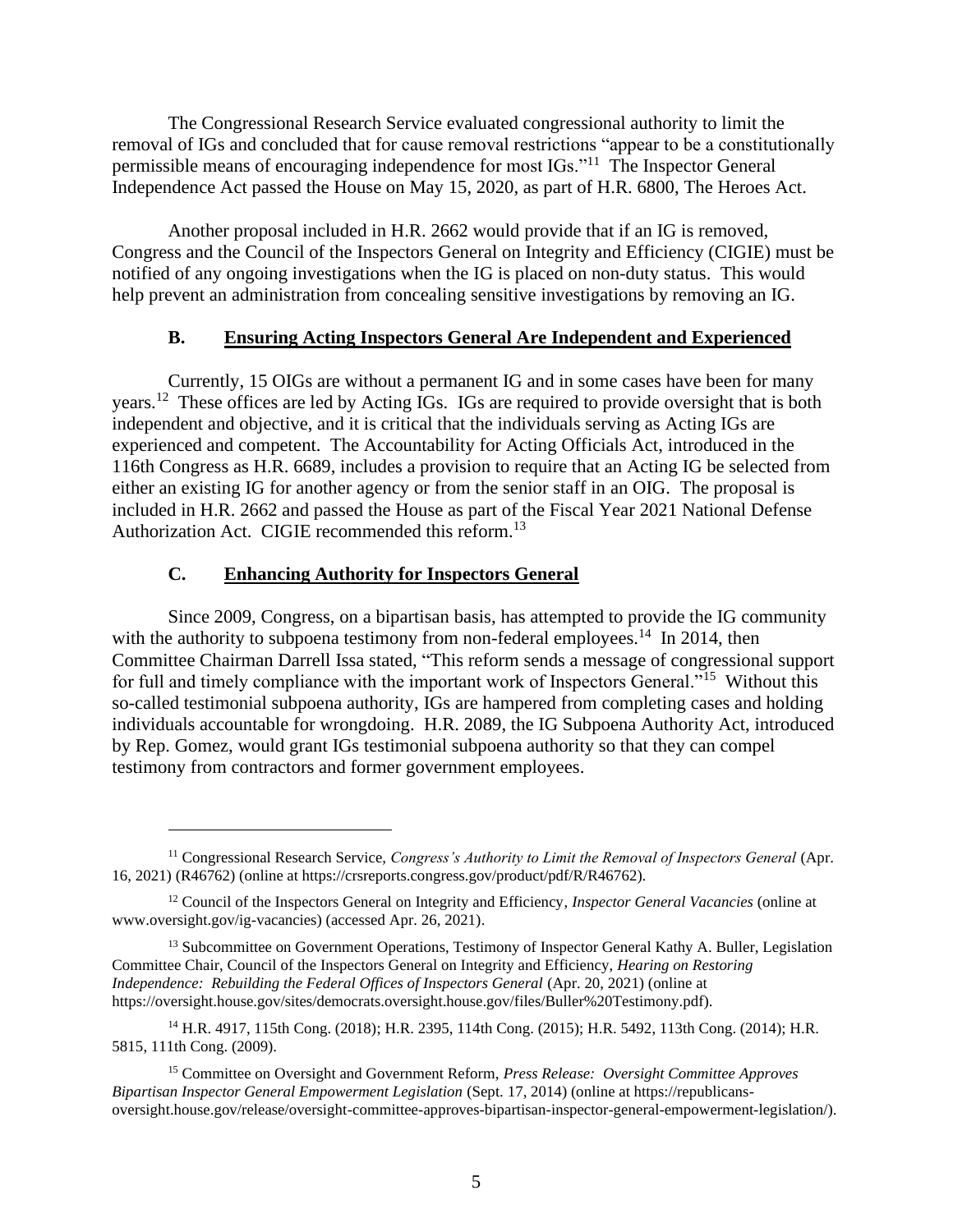In multiple instances, IGs have been unable to obtain testimony from contractors or former government employees. For example, the Department of Justice (DOJ) OIG was unable to obtain cooperation from witnesses in its review of the Carter Page FISA applications and in the Fast and Furious investigation, and the Department of Housing and Urban Development OIG was unable to interview a former official in a review of disaster recovery funds appropriated to Puerto Rico following Hurricanes Irma and Maria.<sup>16</sup>

The IG Subpoena Authority Act includes procedural safeguards such as requiring that any testimonial subpoena be approved by a special panel of CIGIE. If approved, notice would be given to the Attorney General, who would have ten days to object to the issuance of the subpoena if he or she determined that it would interfere with an ongoing investigation.

The Inspector General Access Act is another reform the House has passed on a bipartisan basis in previous Congresses. Unlike most IGs, the DOJ IG does not have authority to investigate misconduct by DOJ attorneys. As a result, there is an unfair double standard in which all other DOJ employees, such as FBI agents, can be investigated by the IG, but not DOJ attorneys. The Inspector General Access Act would close this loophole and transfer authority to investigate DOJ attorneys from the DOJ Office of Professional Responsibility to the DOJ IG. The Inspector General Access Act is included in Chairwoman Maloney's IG Independence and Empowerment Act. Senators Durbin and Lee have reintroduced the Senate version of this bill, with 12 bipartisan cosponsors.

#### **III. STRENGTHENING WHISTLEBLOWER PROTECTIONS**

Federal whistleblowers provide critical information on government corruption and wrongdoing. Whistleblower disclosures have the potential to save lives and safeguard taxpayer dollars.<sup>17</sup>

The Whistleblower Protection Improvement Act of 2020 (WPIA), introduced in the 116th Congress by Chairwoman Maloney along with Reps. Connolly, Speier, Neguse, Rice (NY), Welch, Lieu, and Phillips and former Rep. Visclosky would reform existing laws to enhance whistleblower protections for federal employees.

The WPIA would extend protections to noncareer Senior Executive Service employees, Public Health Service officers or applicants, and the National Oceanic and Atmospheric Administration's commissioned officer corps. The bill would also:

<sup>16</sup> Department of Justice, Office of the Inspector General, *Review of Four FISA Applications and Other Aspects of the FBI's Crossfire Hurricane Investigation* (Dec. 2019) (online at www.justice.gov/storage/120919 examination.pdf); Department of Justice, Office of the Inspector General, *A Review of ATF's Operation Fast and Furious and Related Matters* (Nov. 2012) (online at https://oig.justice.gov/reports/2012/s1209.pdf); Department of Housing and Urban Development, Office of Inspector General, *Review of HUD's Disbursement of Grant Funds Appropriated for Disaster Recovery and Mitigation Activities in Puerto Rico* (Apr. 20, 2021) (online at https://hudoig.gov/sites/default/files/2021-04/HUD%20OIG%20Final%20Report\_2019SU008945I.pdf).

<sup>17</sup> See, e.g., Project on Government Oversight, *The Baker's Dozen: 13 Policy Areas Critical to an Effective, Ethical, and Accountable Government* (Feb. 18, 2021) (online at www.pogo.org/report/2021/02/thebakers-dozen-13-policy-areas-critical-to-an-effective-ethical-and-accountable-government/#heading-6).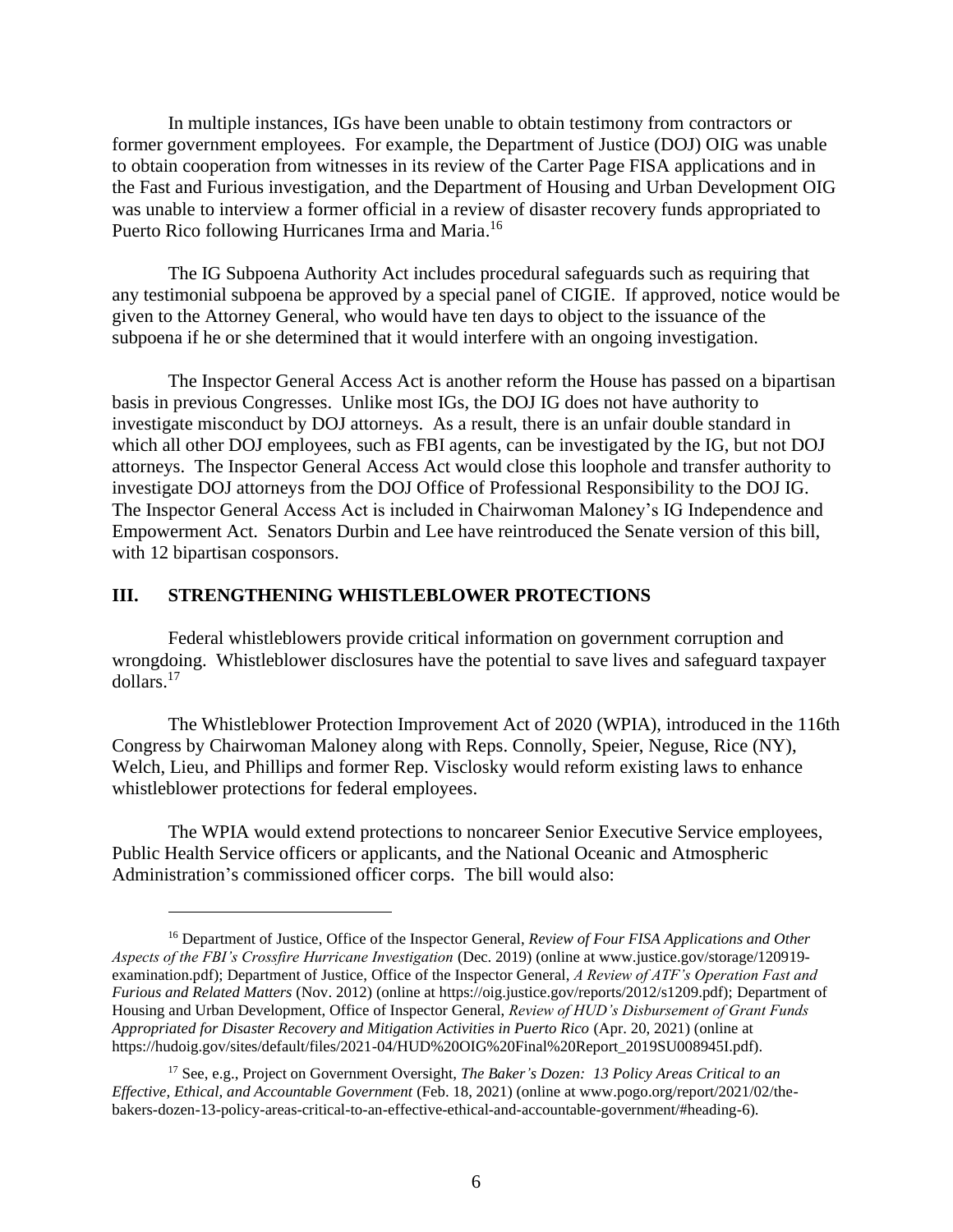- Clarify that no federal government employee—including the president or vice president—may interfere with or retaliate against a federal employee for sharing information with Congress;
- Prohibit agencies from launching retaliatory investigations against employees who blow the whistle;
- Prohibit retaliation against an employee for disclosing to a supervisor any violations of law, gross mismanagement or waste, abuse of authority, or a substantial and specific danger to public health or safety; and
- Limit public disclosure of the identity of an employee who engages in whistleblowing activity.

The WPIA provides federal whistleblowers with more expedited legal recourse and equitable relief. It grants whistleblowers access to a jury trial in federal district court when the Merit Systems Protections Board (MSPB), which adjudicates whistleblower complaints, does not do so in a timely fashion. Because the MSPB has lacked a quorum since January 2017 and has been without members since March 2019, this change is particularly critical.<sup>18</sup> Vacancies at the MSPB have resulted in a historic backlog of 774 whistleblower cases.<sup>19</sup>

The WPIA ensures timely consideration and appeals for federal employees who are seeking relief for whistleblower retaliation. It also clarifies that whistleblowers who prevail are entitled to recover attorney fees and to receive the necessary relief to make them whole, such as through training, restoration of seniority, or a promotion consistent with the employee's record.

#### **IV. WITNESSES**

**James-Christian Blockwood** Executive Vice President Partnership for Public Service

#### **Elizabeth Hempowicz**

Director of Public Policy Project on Government Oversight

<sup>18</sup> Merit Systems Protection Board, *Frequently Asked Questions About the Lack of Board Quorum and Lack of Board Members* (Feb. 10, 2021) (online at www.mspb.gov/FAQs Absence of Board Quorum Feb 10 2021 508.pdf).

<sup>19</sup> *MSPB Confirms Backlog of 3118 Federal Employment Cases*, Whistleblower News Network (Jan. 29, 2021) (online at https://whistleblowersblog.org/2021/01/articles/exclusives/wnn-exclusive-mspb-confirms-backlogof-3118-federal-employment-cases/).